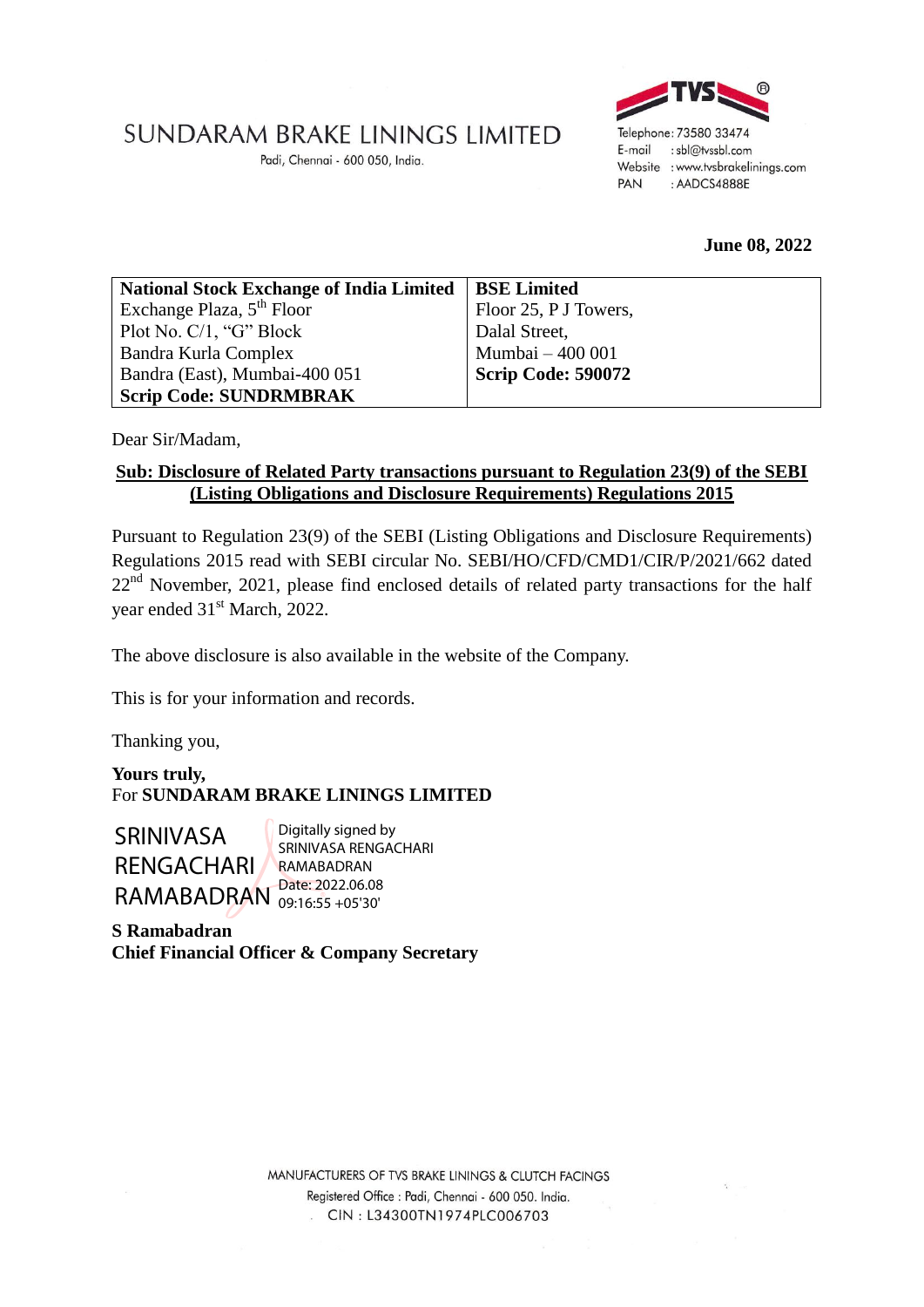**(Amount in Lakhs)**

| S.<br>No       | <b>Details of the</b><br>party (listed<br>entity<br>/subsidiary)<br>entering into the<br>transaction |            | Details of the counterparty                                     |            | <b>Type of related</b><br>party transaction                                                     | Value of<br>the related<br>party<br>transaction<br>as<br>approved | Value of<br>transaction<br>during the<br>reporting<br>period | In case monies are<br>due to either party<br>as a result of the<br>transaction |                          |                    |
|----------------|------------------------------------------------------------------------------------------------------|------------|-----------------------------------------------------------------|------------|-------------------------------------------------------------------------------------------------|-------------------------------------------------------------------|--------------------------------------------------------------|--------------------------------------------------------------------------------|--------------------------|--------------------|
|                | <b>Name</b>                                                                                          | <b>PAN</b> | <b>Name</b>                                                     | <b>PAN</b> | <b>Relationship of the</b><br>counterparty with<br>the listed entity or<br>its subsidiary       |                                                                   | by the<br>audit<br>committee                                 |                                                                                | Opening<br>balance       | Closing<br>balance |
| 1              | Sundaram<br><b>Brake</b><br>Linings<br>Limited                                                       |            | TV Sundram Iyengar& Sons<br><b>Private Limited</b>              |            | Enterprise in which<br>relatives of Key<br>Management<br>Personnel have<br>significant interest | Sale of goods                                                     | 2300                                                         | 506.91                                                                         | 129.57                   |                    |
| $\overline{2}$ | Sundaram<br><b>Brake</b><br>Linings<br>Limited                                                       |            | TVS Mobility Private Limited                                    |            | <b>Group Member</b>                                                                             | Sale of goods                                                     |                                                              | 33.01                                                                          |                          | 39.77              |
| 3              | Sundaram<br><b>Brake</b><br>Linings<br>Limited                                                       |            | <b>Trichur Sundaram</b><br>Santhanam& Family Private<br>Limited |            | Group Member                                                                                    | Sale of goods                                                     |                                                              | 135.09                                                                         | $\overline{\phantom{0}}$ | 132.56             |
| $\overline{4}$ | Sundaram<br><b>Brake</b><br>Linings<br>Limited                                                       |            | TV S Motor Company Limited                                      |            | <b>Group Member</b>                                                                             | Sale of goods                                                     | 2300                                                         | 411.89                                                                         | 221.23                   | 187.78             |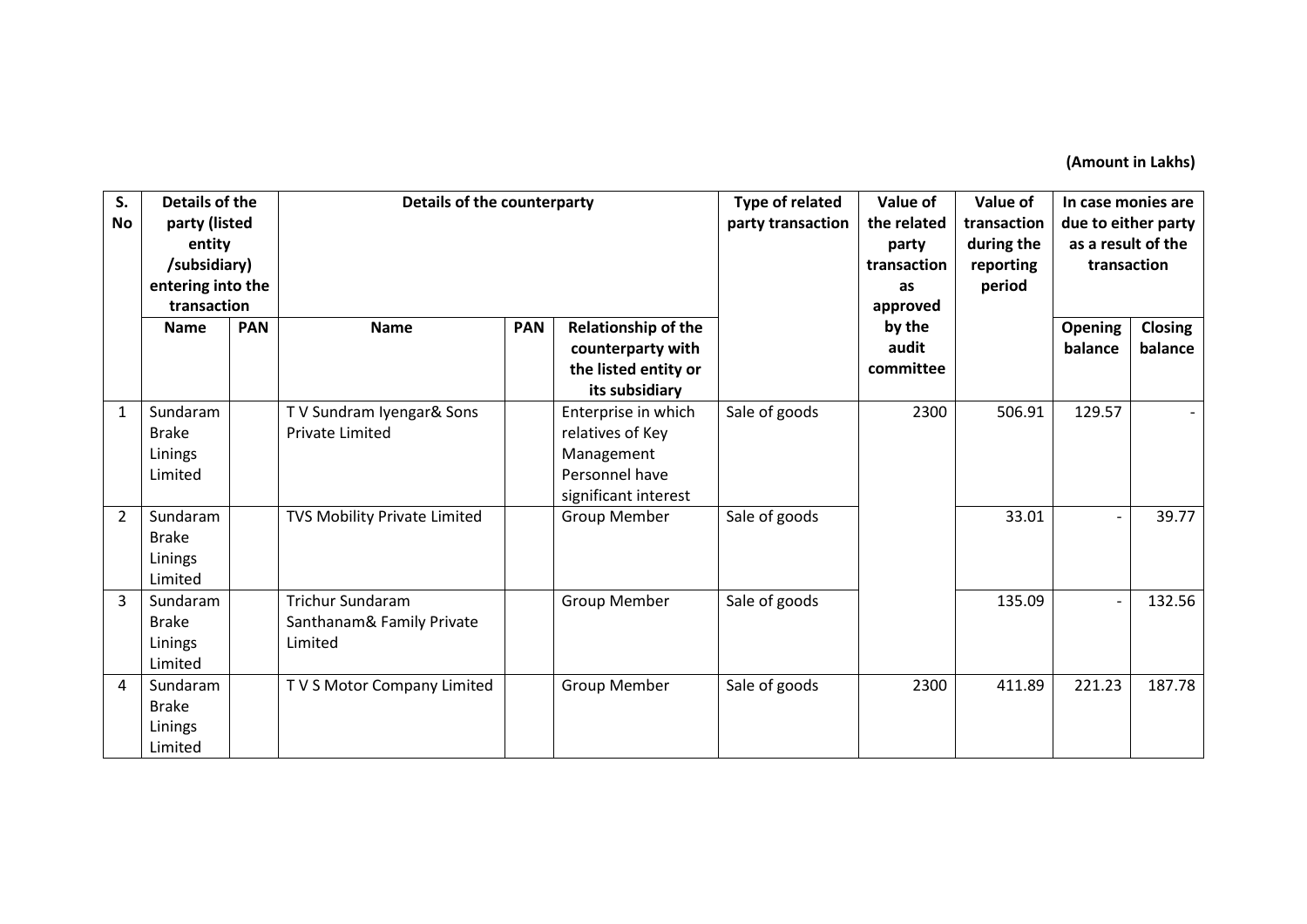| 5              | Sundaram<br><b>Brake</b> | <b>Brakes India Private Limited</b> | <b>Group Member</b>          | Sale of goods        | <b>NA</b> | 4079.40 | 1839.35 | 1662.23 |
|----------------|--------------------------|-------------------------------------|------------------------------|----------------------|-----------|---------|---------|---------|
|                | Linings<br>Limited       |                                     |                              |                      |           |         |         |         |
| 6              | Sundaram                 | Indian Motor Parts &                | <b>Group Member</b>          | Sale of goods        | <b>NA</b> | 689.07  | 237.17  | 103.85  |
|                | <b>Brake</b>             | <b>Accessories Limited</b>          |                              |                      |           |         |         |         |
|                | Linings                  |                                     |                              |                      |           |         |         |         |
|                | Limited                  |                                     |                              |                      |           |         |         |         |
| $\overline{7}$ | Sundaram                 | TV Sundram Iyengar & Sons           | Enterprise in which          | <b>Rent Received</b> | <b>NA</b> | 0.60    |         |         |
|                | <b>Brake</b>             | <b>Private Limited</b>              | relatives of Key             |                      |           |         |         |         |
|                | Linings                  |                                     | Management<br>Personnel have |                      |           |         |         |         |
|                | Limited                  |                                     | significant interest         |                      |           |         |         |         |
| 8              | Sundaram                 | Alagar Farms Private Limited        | Enterprise in which          | <b>Rent Received</b> | <b>NA</b> | 0.12    | 57.62   | 63.43   |
|                | <b>Brake</b>             |                                     | relatives of Key             |                      |           |         |         |         |
|                | Linings                  |                                     | Management                   |                      |           |         |         |         |
|                | Limited                  |                                     | Personnel have               |                      |           |         |         |         |
|                |                          |                                     | significant interest         |                      |           |         |         |         |
| 9              | Sundaram                 | Sundaram Industries Private         | <b>Group Member</b>          | Purchase of Raw      | 250       | 61.37   | 4.10    | 11.61   |
|                | <b>Brake</b>             | Limited                             |                              | Materials            |           |         |         |         |
|                | Linings                  |                                     |                              |                      |           |         |         |         |
|                | Limited                  |                                     |                              |                      |           |         |         |         |
| 10             | Sundaram                 | Alagar Resins Private Limited       | Enterprise in which          | Contract             | 1500      | 217.23  | 160.55  | 11.35   |
|                | <b>Brake</b>             |                                     | relatives of Key             | Manufacture          |           |         |         |         |
|                | Linings                  |                                     | Management                   | charges/Purchase     |           |         |         |         |
|                | Limited                  |                                     | Personnel have               | of Raw Materials     |           |         |         |         |
|                |                          |                                     | significant interest         |                      |           |         |         |         |
| 11             | Sundaram                 | Alagar Farms Private Limited        | Enterprise in which          | Purchase of Raw      | 600       | 194.01  | 57.62   | 63.43   |
|                | <b>Brake</b>             |                                     | relatives of Key             | Materials            |           |         |         |         |
|                | Linings                  |                                     | Management                   |                      |           |         |         |         |
|                | Limited                  |                                     | Personnel have               |                      |           |         |         |         |
|                |                          |                                     | significant interest         |                      |           |         |         |         |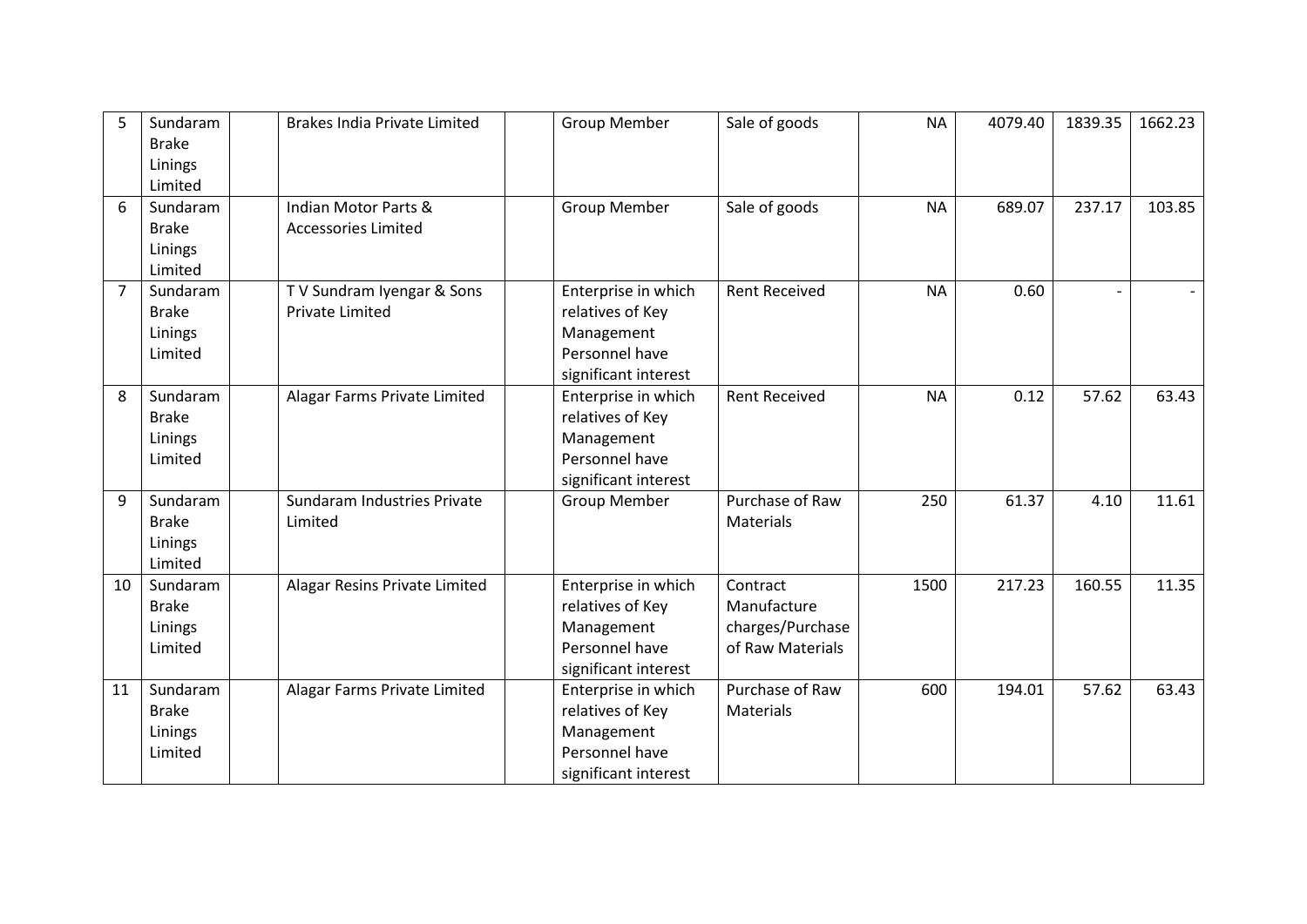| 12 | Sundaram<br><b>Brake</b><br>Linings<br>Limited | Southern Roadways Private<br>Limited                | <b>Group Member</b>                                                                             | Freight charges              | 150       | 43.36 | 12.09 | 17.99 |
|----|------------------------------------------------|-----------------------------------------------------|-------------------------------------------------------------------------------------------------|------------------------------|-----------|-------|-------|-------|
| 13 | Sundaram<br><b>Brake</b><br>Linings<br>Limited | Lucas Indian Service Limited                        | <b>Group Member</b>                                                                             | Purchase of<br>Services      | <b>NA</b> | 3.94  | 0.72  | 2.47  |
| 14 | Sundaram<br><b>Brake</b><br>Linings<br>Limited | Krishna Mahesh                                      | <b>Key Managerial</b><br>Personnel                                                              | Managerial<br>Remuneration   | <b>NA</b> | 53.54 |       |       |
| 15 | Sundaram<br><b>Brake</b><br>Linings<br>Limited | S Ramabadran                                        | <b>Key Managerial</b><br>Personnel                                                              | Remuneration                 | <b>NA</b> | 22.92 |       |       |
| 16 | Sundaram<br><b>Brake</b><br>Linings<br>Limited | S Ramabadran                                        | <b>Key Managerial</b><br>Personnel                                                              | Interest received            | <b>NA</b> | 0.35  |       |       |
| 17 | Sundaram<br><b>Brake</b><br>Linings<br>Limited | S Ramabadran                                        | Key<br>ManagerialPersonnel                                                                      | Advances<br>outstanding      | <b>NA</b> | 29.40 | 17.60 | 29.40 |
| 18 | Sundaram<br><b>Brake</b><br>Linings<br>Limited | Shripriya Mahesh Ramanan                            | Relatives of Key<br>Managerial<br>Personnel                                                     | <b>Sitting fees</b>          | <b>NA</b> | 0.25  |       |       |
| 19 | Sundaram<br><b>Brake</b><br>Linings<br>Limited | TV Sundram Iyengar & Sons<br><b>Private Limited</b> | Enterprise in which<br>relatives of Key<br>Management<br>Personnel have<br>significant interest | Reimbursement<br>of expenses | <b>NA</b> | 0.35  | 0.65  |       |